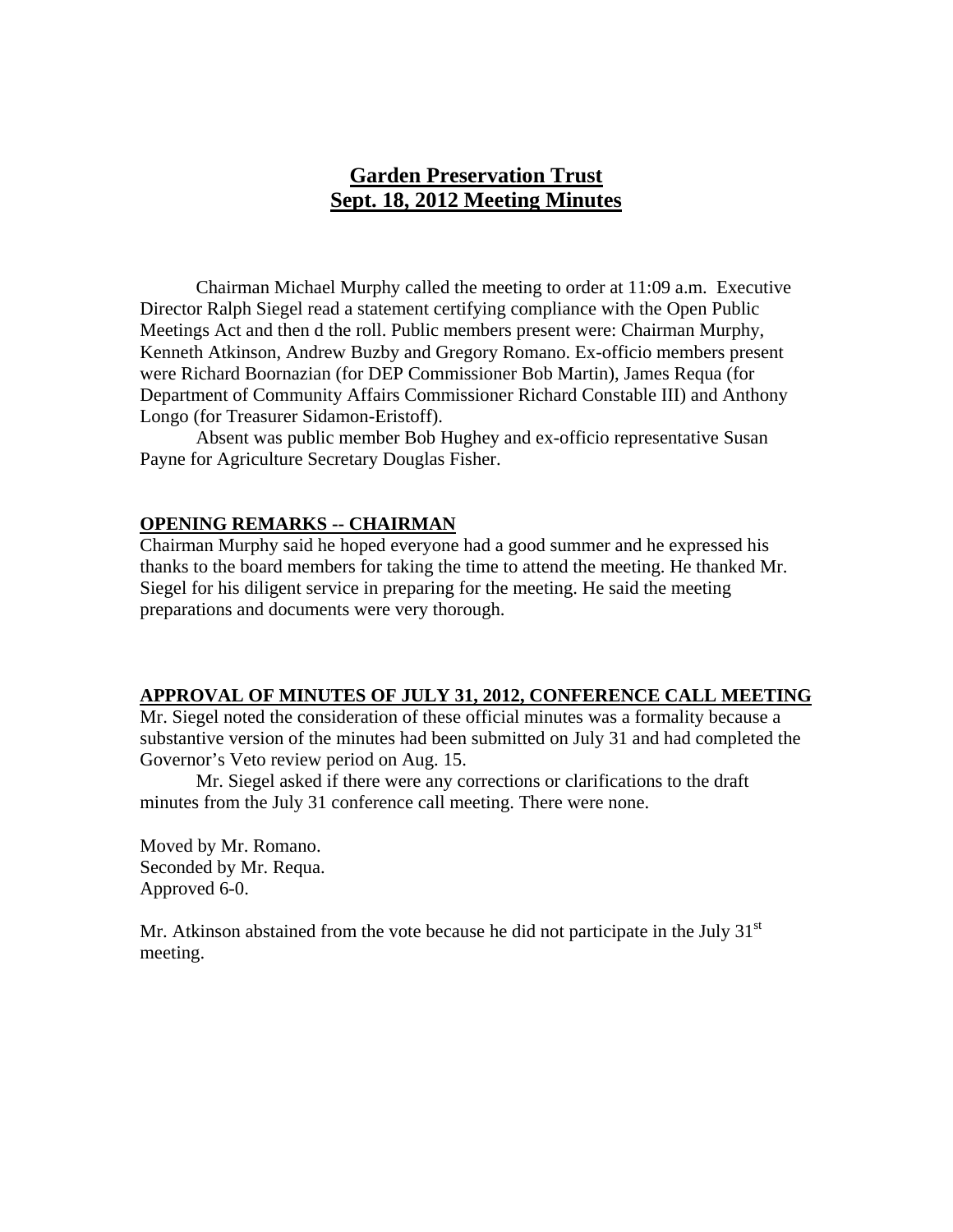### **PRESENTATION BY THE OFFICE OF GREEN ACRES ON GRANT RECOMMENDATIONS FOR FY2013**

Acting Green Acres Administrator Martha Sapp introduced herself and colleagues Fawn McGee, Liz Mataset and Kathi Croes.

 Ms. Sapp said the Green Acres program in its 51st year as preserved about 660,000 acres and has developed or improved hundreds of parks in cities and towns throughout the state.

Ms. Sapp proceeded to discuss the Local and Nonprofit Grants.

 Ms. Sapp said the program has matured into handling the most difficult and detailed acquisitions and park restoration projects. "All of the easy projects are done," she said. She said remaining projects are crucial and that many rely on partnerships with local government and nonprofit land trusts.

 Ms. Sapp said the proposed \$64 million in Local and Nonprofit grants would provide funding to communities in all 21 counties of the state "and in every corner of New Jersey." She said residents across the state contribute as taxpayers to the funds available for conservation and recreational development, and so "everyone should benefit." She said \$64 million was less than was doled out in grants in the past, but still more than most states were able to fund.

 Ms. Sapp said \$46 million in these grants would go to land acquisitions. She said the requests and the applications totaled \$325 million, showing the demand for the Green Acres local grant program remains very strong and that State funding remains short of the evident need.

 Ms. Sapp explaining the Planning Incentive system in which cities and towns with a local source of matching funds, most typically a dedicated component of their property tax, and which also have a resource plan for preservation, can receive block grants to continue the preservation work they have already begun. She said the majority of the Local Grant funds go to Planning Incentive municipalities. She said these counties, cities and towns are able to raise \$290 million in matching funds, and that Planning Incentive communities select their own priorities for the use of these grants.

 Ms. Sapp said nonprofit land trusts once concentrated their efforts in the preservation of rural natural areas but have shifted many of their efforts towards suburbs and cities to acquire critical recreation sites and to rehabilitate existing parks. She said they have become crucial partners to the Green Acres program because they provide local municipalities with expert staff assistance in the execution of their projects.

 Ms. Sapp said everyone can be proud to acknowledge that 1.4 million acres are preserved in New Jersey through various programs, but she said the work is not finished.

Ms. Sapp turned the presentation over to Ms. McGee.

 Ms. McGee proceeded to discuss State Acquisitions and the Blue Acres program and grant recommendations.

 Ms. McGee explained the block grant system given to various regions of the state through the State Acquisition program, noting that this method is preferred in place of specific grants for the acquisition of specific parcels. She said the block-grant method "gives us the freedom to compete with the market" to pursue the best opportunities for preservation at a discount. She said about 800 landowners have applied for or indicated a willingness to discuss a sale of their land to Green Acres.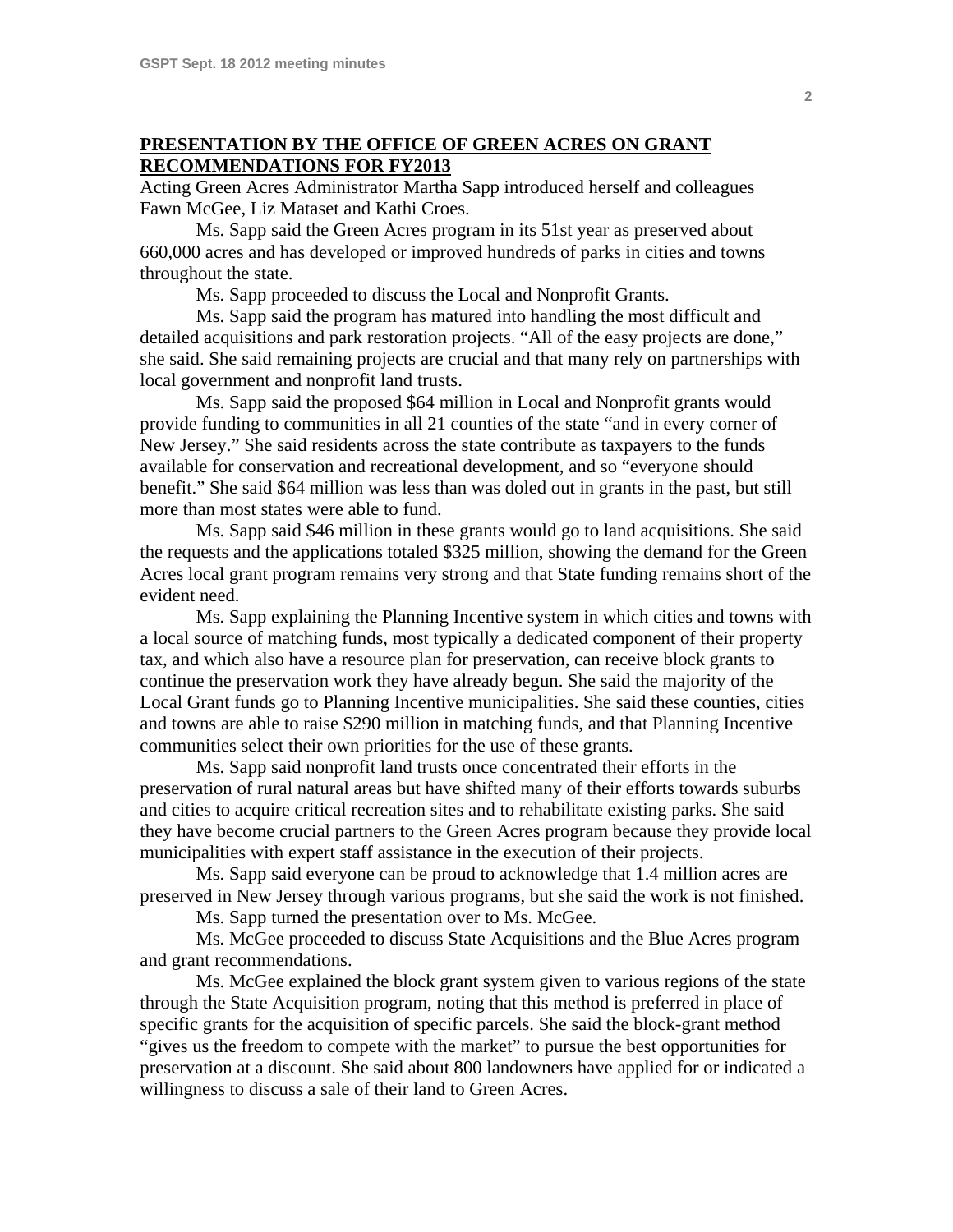Discussing the Blue Acres program to acquire flood-prone homes and properties, Ms. McGee said it has been a major priority of the DEP but involves extensive planning. She said the state has limited acquisitions to counties and municipalities with federally approved Hazard Mitigation Plans that are intended to reduce flood risks. Counties and municipalities with such plans qualify for federal acquisition grants, which in turn means the Office of Green Acres is able to leverage state funds with federal funds. "It allows us to reach into that federal bucket and bring money into New Jersey," Ms. McGee said.

 Ms. McGee said 148 acquisitions are in the works, 118 of them just in the Passaic River basin. She said these could cost upwards of \$40 million, of which \$32 million will be funded with federal dollars. She said these acquisitions were selected from about 600 applications from homeowners and landowners with repetitive flood loses who cannot sell their homes.

 Ms. McGee said when her office executes a Blue Acres acquisition, the title to the property comes to the state, but the municipality demolishes the structures, improves the site and manages it as a park, recreational asset or natural site.

 Chairman Murphy said he was impressed with the concentration in the Passaic River basin, where flood relief and property acquisitions were critical. He said many administrations have struggled with this issue and he was pleased to see the Christie Administration making such progress on this matter.

 Chairman Murphy said the Green Acres program has developed an excellent reputation by word-of-mouth among local and state officials.

 Mr. Romano asked if the recommendations adhered to the requirement in prior statutes that 50 percent of the funds go to Local Grants and 10 percent go to Nonprofit Grants. Ms. Sapp said the grant recommendations for FY2013 did adhere to these ratios.

### **RESOLUTION #12-005 APPROVING GREEN ACRES STATE ACQUISITION GRANTS FOR FY2013 FROM THE 2009 GREEN ACRES BOND FUND PL 2009 c.117**

Chairman Murphy called for action on the resolutions and directed Mr. Siegel to conduct the votes.

Moved by Mr. Atkinson. Seconded by Mr. Romano. Approved 7-0.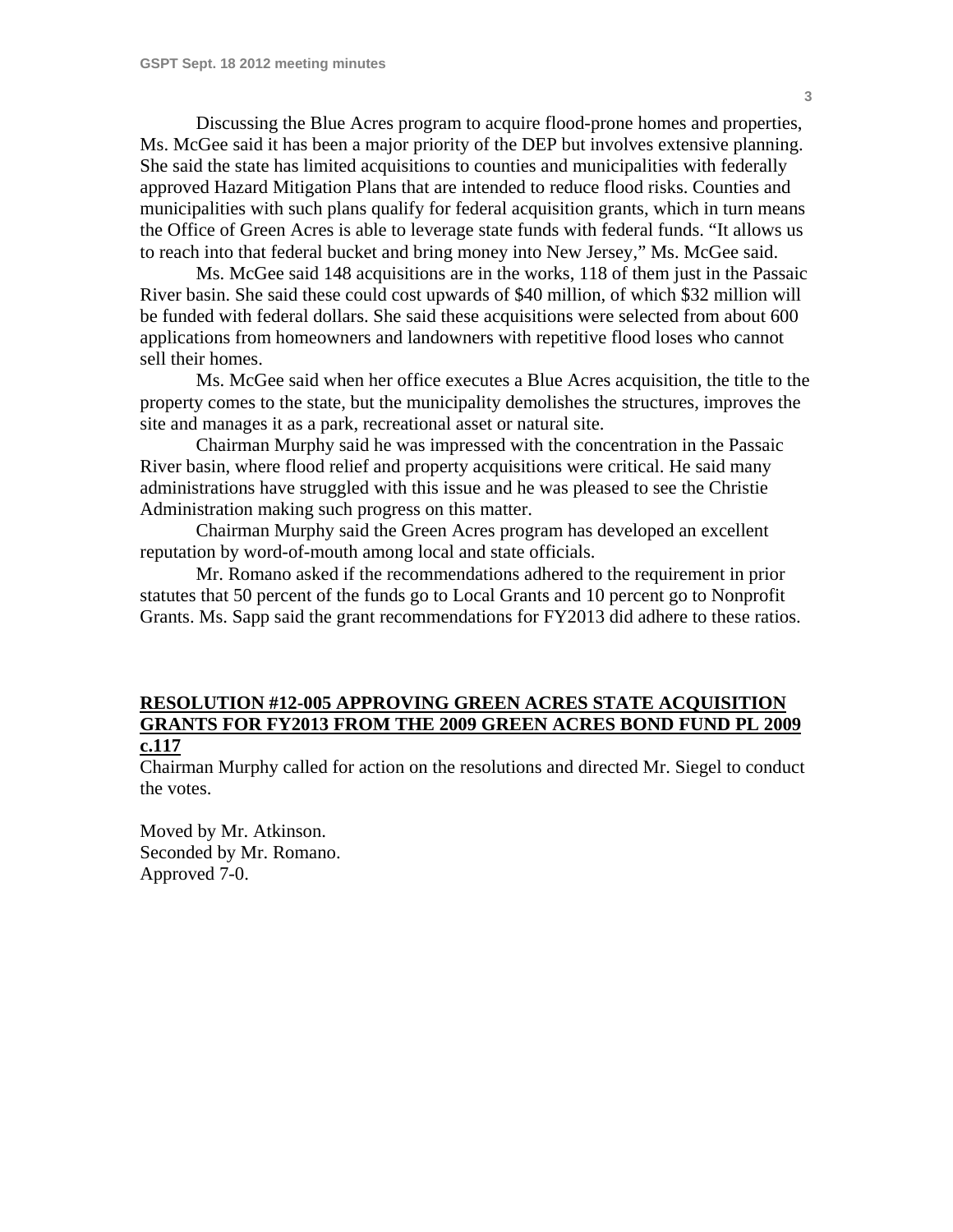## **RESOLUTION #12-006 APPROVING GREEN ACRES LOCAL & NONPROFIT GRANTS FOR FY2013 FROM THE 2009 REFERENDUM GREEN ACRES BOND FUND PL 2009 c.117 EXCLUDING A \$650,000 LOCAL GRANT FOR GLOUCESTER COUNTY, A \$325,000 LOCAL GRANT FOR BEDMINSTER IN SOMERSET COUNTY, AND A \$250,000 NONPROFIT GRANT FOR THE NEW JERSEY CONSERVATION FOUNDATION.**

Mr. Siegel explained this resolution was specifically prepared to accommodate the need for recusals by two board members, Mr. Atkinson and Mr. Romano.

 The grants which would have prompted their recusal were subtracted. As a result, those two members could join the rest of the board in taking action on this resolution to fund the bulk of the Local and Nonprofit grants recommendation for FY2013.

 Mr. Siegel said this has been a practice of the GSPT since 2004. He said it was important to make this accommodation in the event that member attendance was low. He said that under the GSPT Act, any GSPT resolution requires five votes to be approved regardless of the number of members who attend the meeting. If attendance at a particular meeting was low, recusals by members in attendance could cause measures to fall short of the required votes.

Moved by Mr. Romano. Seconded by Mr. Requa. Approved 7-0.

#### **RESOLUTION #12-007 APPROVING A \$650,000 GREEN ACRES LOCAL ACQUISITION GRANT FOR GLOUCESTER COUNTY FOR FY2013 FROM THE 2009 REFERENDUM GREEN ACRES BOND FUND PL 2009 c.117.**

Mr. Siegel explained this and the next resolution were specifically prepared to accommodate the need for recusals by board members Mr. Atkinson and Mr. Romano.

 Mr. Siegel said the goal was to ensure adequate votes were in place to support the majority of the recommended projects. He said it was possible that the separated projects might fail to pass because of the recusals, but at least the bulk of the recommendations had a chance to advance

 Mr. Siegel said the recusal accommodation was made for any board member who requested it or who indicated a recusal would be necessary.

 As per Mr. Siegel's explanation, Mr. Atkinson recused himself from the proceedings.

 At the direction of Deputy Attorney General Cliff Rones, Mr. Atkinson stepped away from the board table and took a seat in the audience.

Moved by Chairman Murphy. Seconded by Mr. Boornazian. Approved 6-0.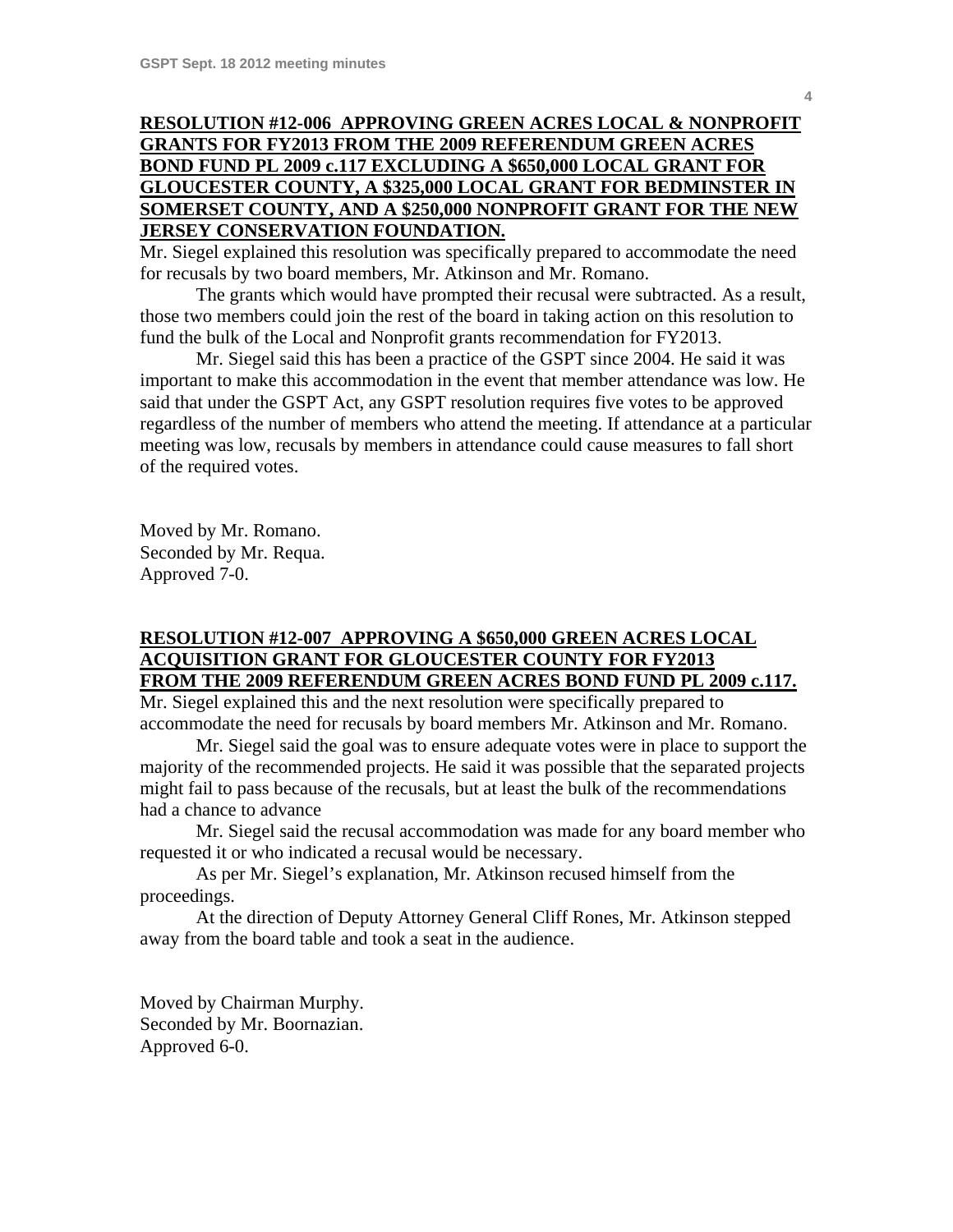## **RESOLUTION #12-008 APPROVING A \$325,000 GREEN ACRES LOCAL ACQUISITION GRANT FOR BEDMINSTER IN SOMERSET COUNTY FOR FY2013 AND A \$250,000 NONPROFIT ACQUISITION GRANT FOR THE NEW JERSEY CONSERVATION FOUNDATION FOR FY2013 FROM THE 2009 REFERENDUM GREEN ACRES BOND FUND PL 2009 c.117.**

Mr. Atkinson returned to his seat on the board as Mr. Romano recused himself from the proceedings, stepped away from the board table and took a seat in the audience.

Moved by Mr. Requa. Seconded by Chairman Murphy. Approved 6-0.

## **RESOLUTION #12-009 APPROVING BLUE ACRES STATE ACQUISITION FROM THE 2009 BLUE ACRES BOND FUND FOR FY2011**

Mr. Romano rejoined the board.

Mr. Siegel asked for motions to approve the resolution.

Moved by Mr. Romano. Seconded by Mr. Atkinson. Approved 7-0.

## **RESOLUTION #12-010 APPROVING BLUE ACRES LOCAL ACQUISITION GRANTS FOR FY2013 FROM THE 1995 REFERENDUM COASTAL BLUE ACRES BOND FUND PL 1995 c.204.**

Mr. Siegel explained the Treasury Department had authorized the use of dormant bond funds left over from the 1995 voter referendum. He said the leftover funds were adequate to cover the proposed grants and that the subsequent appropriation would in effect close off this old bond fund.

Mr. Siegel asked for motions to approve the resolution.

Moved by Mr. Boornazian. Seconded by Chairman Murphy. Approved 7-0.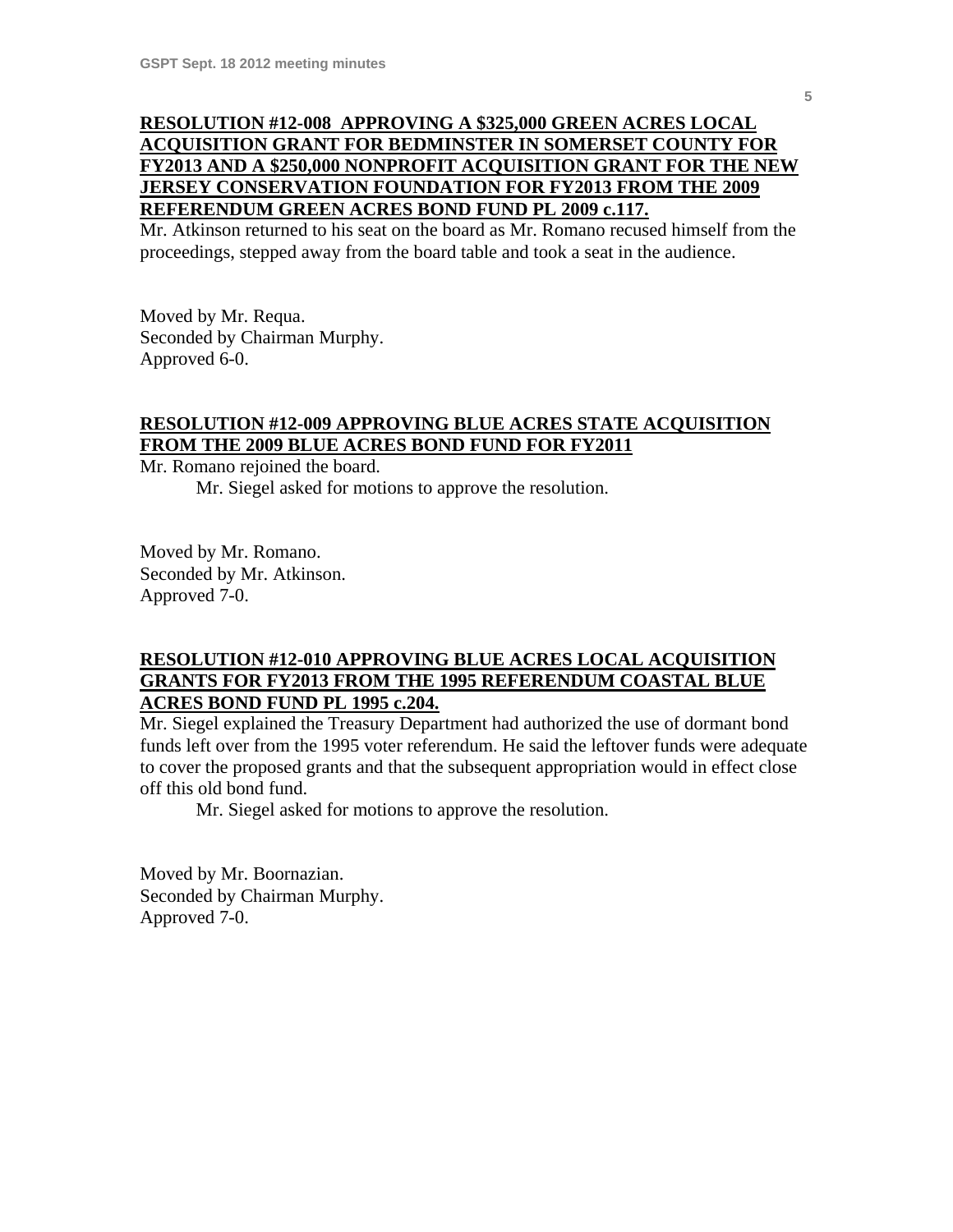## **RESOLUTION #12-011 TO ESTABLISH A POLICY REQUIRING IDENTIFICATION OF SPECIFIC CANCELLED GRANTS BEFORE CONSIDERING REALLOCATION OF THESE FUNDS FOR NEW APPROPRIATIONS**

Mr. Siegel explained the matter of reallocations and cancelled grants was the subject of extensive discussion at the March 7 meeting, and that he had been directed at that time to produce a policy recommendation and a resolution. He said this is the resolution being proposed as directed.

 Mr. Siegel said annual appropriations usually include some reallocation of funds from old appropriations because those older projects have been cancelled, withdrawn or came in at lower cost.

 Mr. Siegel said the GSPT's trust fund balances will be drawn down over the next 12 to 18 months, so the board needed to be extra careful about any reallocations. Plus, he said the Legislature has given the GSPT board the responsibility of monitoring the bond funds from the 2007 and 2009 voter referendums.

Moved by Mr. Romano. Seconded by Mr. Requa. Approved 7-0.

#### **BOARD COMMENTS**

Chairman Murphy announced his appointment of Mr. Romano as the GSPT representative to the Highlands Development Credit Bank Board. Mr. Siegel had been serving as representative in lieu of a public board member who was able and willing to accept the appointment.

#### **PUBLIC COMMENT**

Tom Gilbert of the Trust for Public Land and the Keep-It-Green Coalition rose and introduced himself. He said the KIG coalition now represents 170 groups and continues to advocate for funding for conservation programs.

 Mr. Gilbert congratulated the Green Acres staff for another successful grant application round, and for securing GSPT approval.

 Mr. Gilbert noted today's approval will commit the last of the available Green Acres funds from the 2009 Referendum, thereby exhausting available resources for new appropriations for Green Acres conservation projects. He said this approval therefore "creates some urgency" about renewal of funding and about finding a "sustainable source of funds." He said he looked forward to working with board members and the Green Acres staff in discussing and developing proposals for renewed funding.